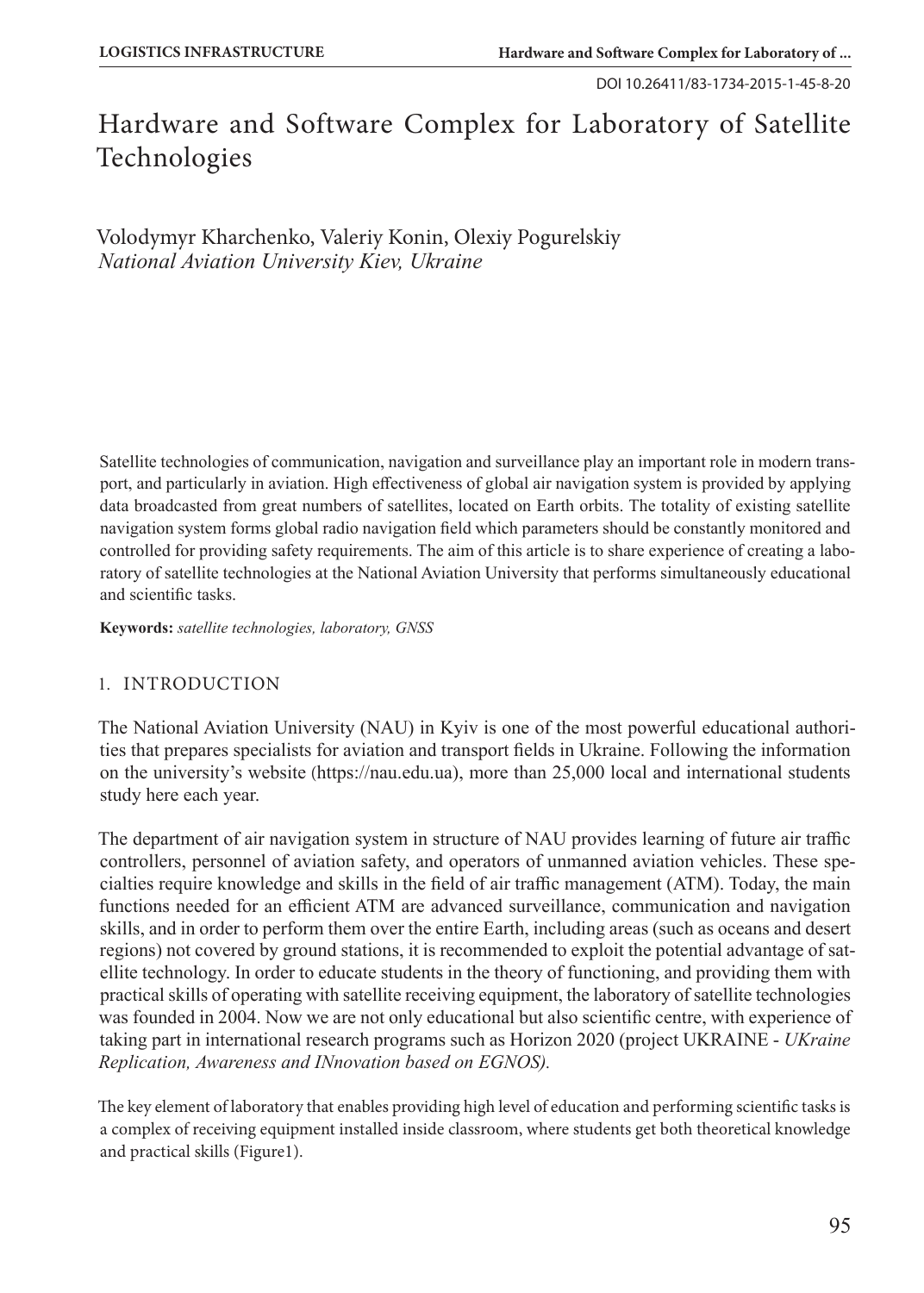

Fig. 1. The view of the laboratory equipment complex

# 2. HARDWARE AND SOFTWARE FACILITIES

Originally, the main factor determining choice of specific equipment for laboratory of satellite technologies is a list of tasks that should be performed based on research goals. And on the other hand, we also need to consider requirement to their periodical repetitiveness based on training goals for students. The common list of equipment functions could be as following:

- Preliminary simulation of satellite signal availability and prediction of time intervals for communication with certain space vehicle (SV);
- Simulating satellites geometry impact on results of navigation measurements;
- Receiving satellite signals and estimating their parameters (signal/noise ratio, spectrum);
- Decoding, processing and storing digital data from received messages;
- Applying obtained data for evaluating radio navigation field and signal-in-space (SIS) performances (accuracy, integrity, availability, and continuity);
- Visualizing graphical results of calculation and simulation.

Analysing possible ways of obtaining and processing satellite data we can determine the main elements of hardware and software complex for laboratory of satellite technologies. It allows defining the order of satellite data interchanging between the main elements of hardware and software complex in the form of block diagram shown in fig. 2



Fig. 2. The data flow between the main elements of hardware and software complex.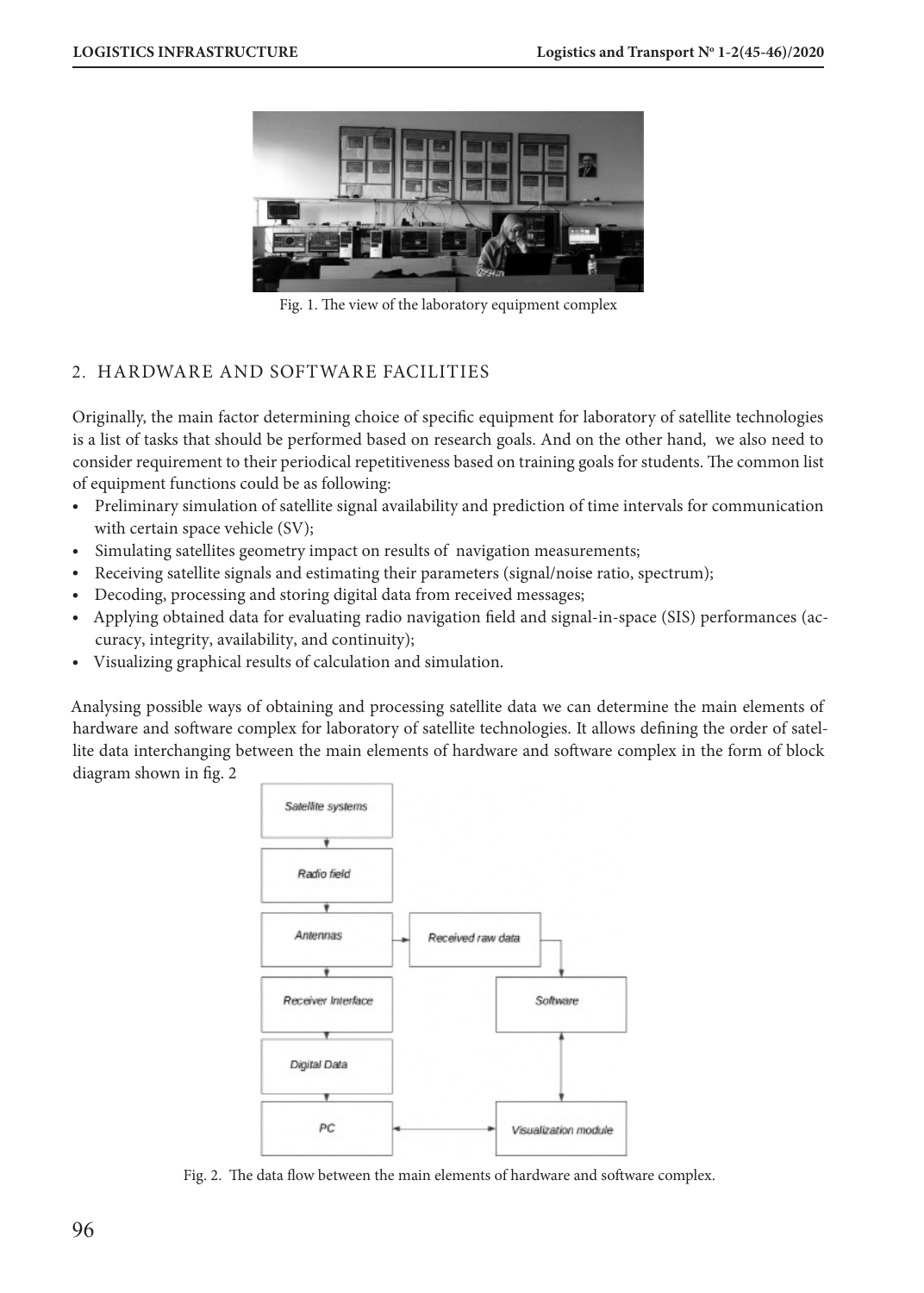Let us consider each element as proposed in Figure 2 block diagram and define its functions.

*Satellite systems* are modern space-based systems for providing global communication and navigation services. In the nearest future we are planning to add here also satellite systems of Earth remote sensing. But now we have focused on receiving and processing data from Global Navigation Satellite Systems (GNSS), such as GPS(USA), GLONASS (RF), BeiDou (PRC) and Galileo (EU) that are currently in either full operational capability or near it. There were already over 100 GNSS satellites in orbit [1]. GNSS space constellation contains all satellites from various navigation systems that are presently in space and perform the function of broadcasting special navigation messages. All of these satellites are sources of information that users need to make the calculations. The complex created should be geared towards receiving data from all possible satellite navigation systems and their combinations. If data is received from only one or more systems, then the results must be specified for which configuration the integrity assessment is obtained.

*Radio field* is formed as a result of summing signals from all active GNSS satellites in space. There are public free-for-all signals in each system with access for any user without fees. Therefore, we can state that around the Earth there is a field of radio navigation signals (or simple radio navigation field) that could be applied for solving navigation tasks.

*Antennas* provide receiving of satellite messages. Recommendations as far as location and way of installing them are concerned contain requirements as for conditions of best sky observation. The good placement is a roof of a building, or open space without any shadowing objects. The antenna system could apply built-in algorithms for resistance to multipath signal distortion. At the stage of installing we should remember about this unwanted effect.



Fig. 3. Not optimal location of receiving antenna.

*Digital data* is information that has been received from satellites with the help of an antenna system. This information should be recorded and transited for follow operations of decoding by complex software facilities. The composition of navigation data is subject to change so we need the ability to specify message ID, or set from several messages that should be recorded.

*Receiver interface* enables sending requests for specific data before it would be obtained with the help of receiving equipment. Novatel Connect Interface is convenient and widely used software facility for data interchange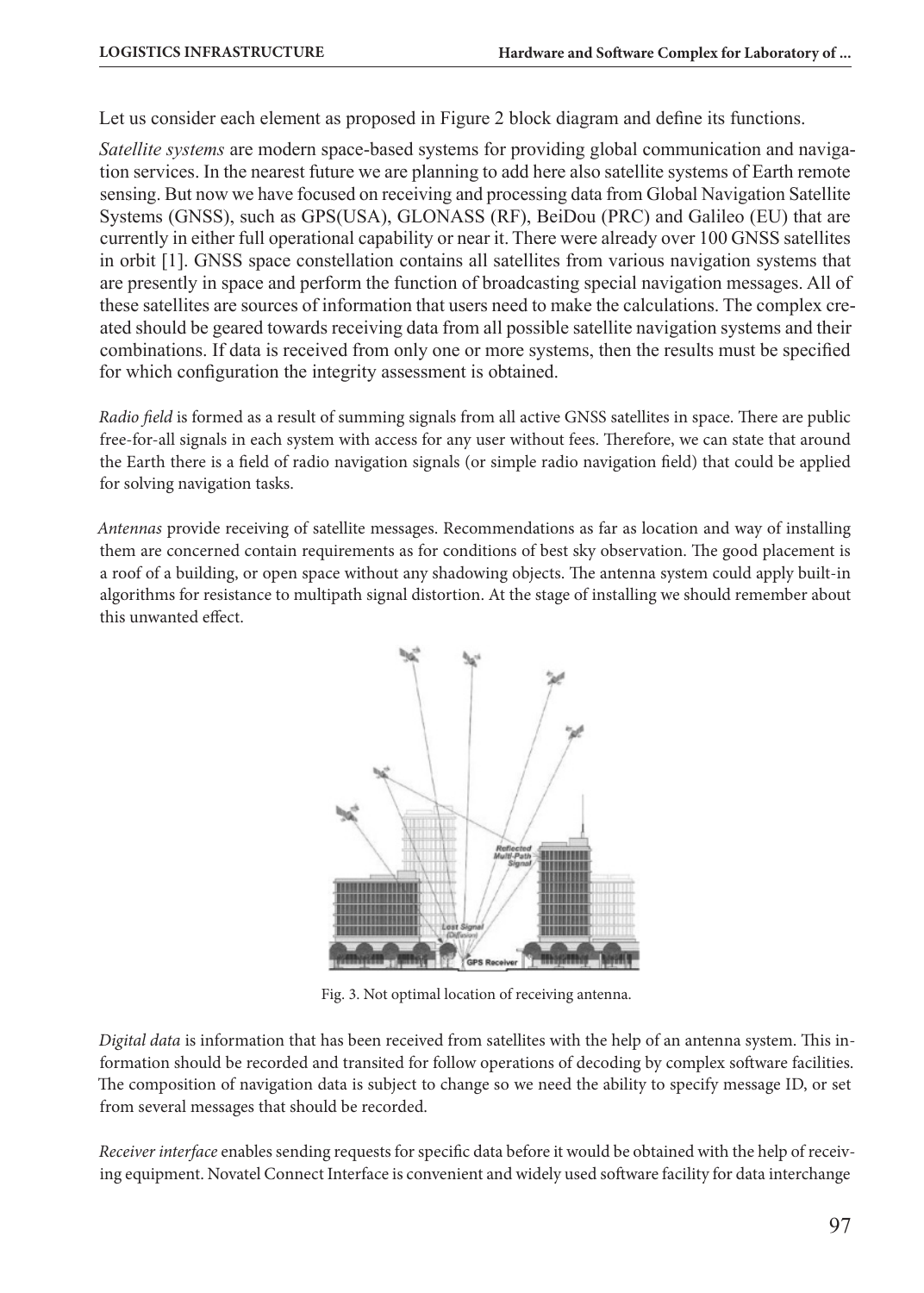with Trimble receivers' family. Dependently on the version, the view could be different but it has to include function of data set formation (so named *log-file*). It should be underlined that log-file also may contain data obtained in result of calculations performed by receiver navigation processor.

*Received raw data is* obtained after response request, and includes result of measurements performed by navigation receiver. These data will be collected for alternative processing by software of developed complex with the aim of their verification or comparing with results obtained in another way, and also for the visualization that would follow.

*Personal computer (PC)* is a workplace equipped with facilities of data input and output, recording and storage, processing and visualization, etc. Whereas part of data would be received from specialized Internet servers, we also need to provide ability of connection PC to local or global network resources.

*Software* of developed complex contains programs for processing and decoding data obtained from navigation satellites, with the help of a PC. The main part of programs in our laboratory is original and own created.

*Visualization module* is used for representing obtained results of calculations in a form of graphs, diagrams or plots. Charting is a function of visualization module that could be represented as especially created scenarios being run with the help of a PC.

Hardware of developed complex contains facilities described below.

#### *GNSS antennas and cable connections*

The most studies for example such as research of full scale radio navigation field parameters require receiving signals from a maximum number of visible satellites. Therefore, it is appropriate and more practical to apply antennas installed on roofs of buildings. The example of such a location is shown in fig. 4.



Fig. 4. GNSS antenna on the roof of building 11 of National Aviation University

Connection with receivers installed inside laboratory is realized with the help of cables and distributed between several receiving stations with the help of active splitters, as it is shown in Figure 5.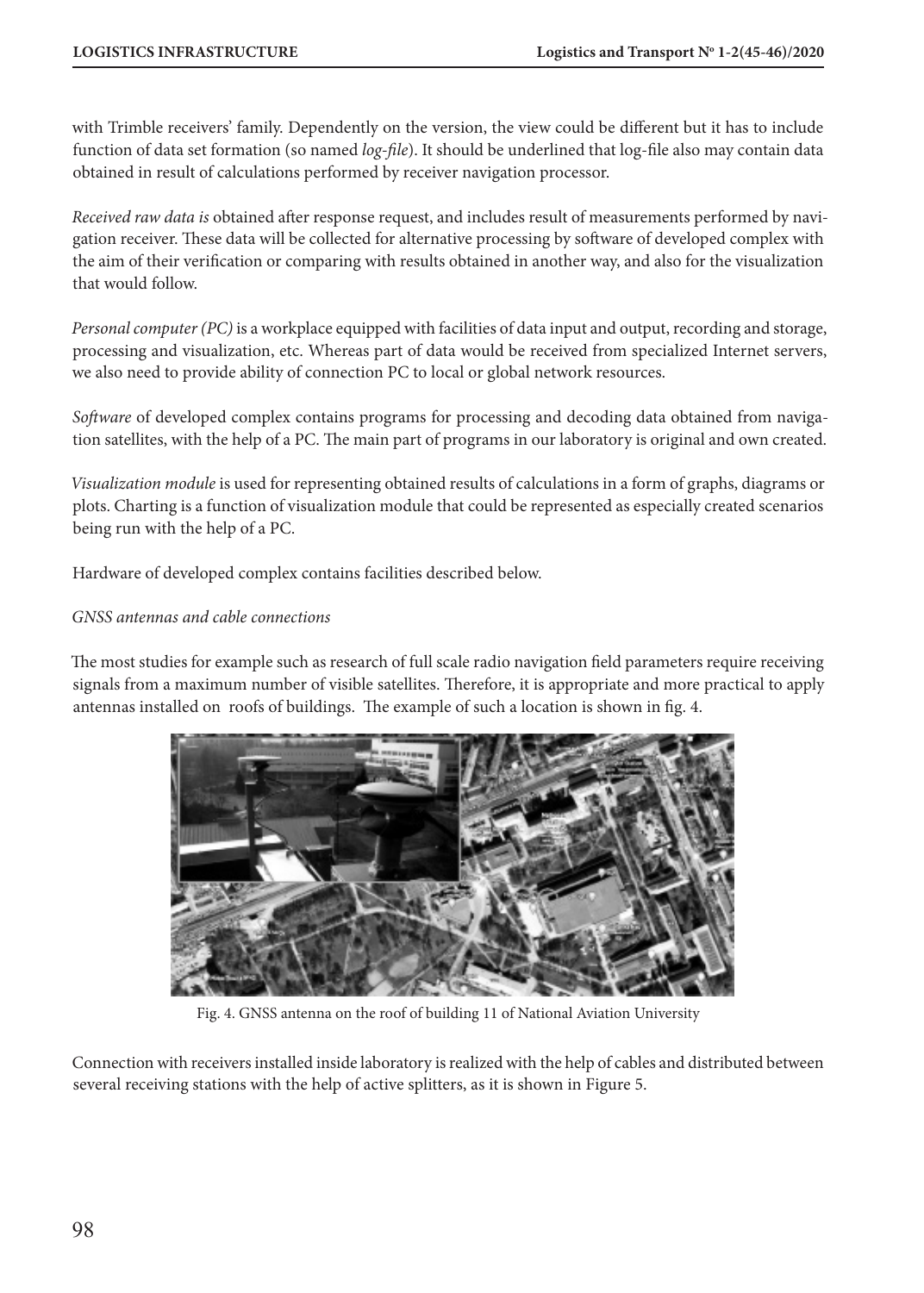

Fig. 5. Distribution of the received satellite signals between equipment inside laboratory

*GNSS receivers are* key elements in the structure of hardware and software complex. Note, that to successfully complete the tasks we need special receivers with the ability to get raw navigation data, measurements and other service information. Our experience allows to state that Novatel GNSS, such as receiver ProPack G2 (Figure 6) satisfy most of the requirements.



Fig. 6. Receiver Novatel ProPak G2

*A PC equipped workplace* is used for processing the received data, where it is stored and analysed. The examples of such workplaces are shown in Figure 7, 8. A PC also is used for storage of software components, scenarios and results of processing.



Fig. 7. Example of workplace №1.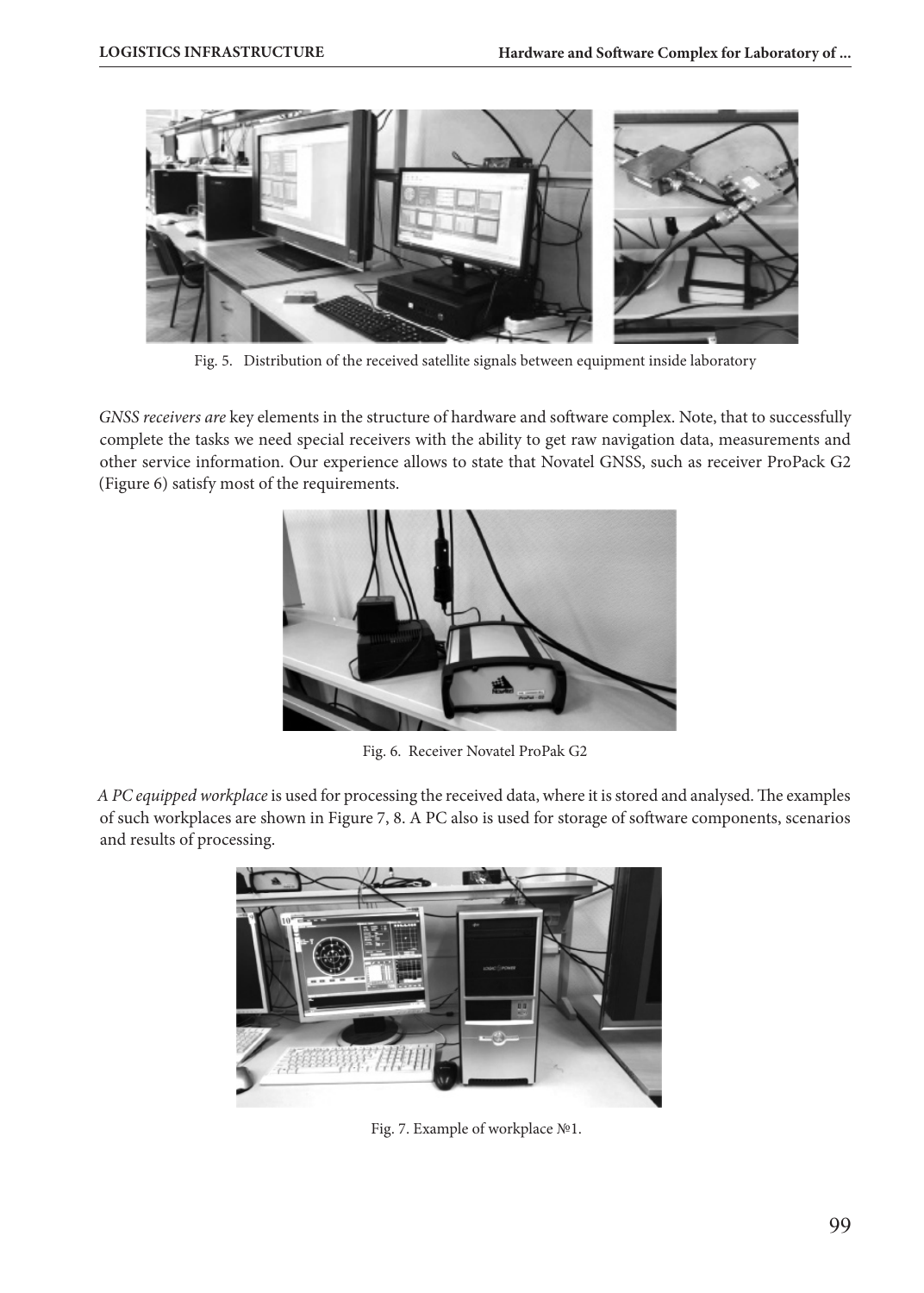

Fig. 8. Example of workplace №2.

The hardware and software complex is a tool for performing scientific and education tasks. It contains original, own-created MatLab programs and functions that realize algorithms of decoding, processing and visualization of the data received from navigation satellites, with the help of GNSS receivers or from other sources. Another type of tasks is transforming data formats with the aim to apply them in program products of third developers. A part of these program products is freely distributed and could be found in specialized Internet resources. MatLab programs from developed complex in such case are used for refreshing initial data as almanac, ephemeris, or various types of corrections.

Full-scale software set of developed complex is a computer model of a GNSS receiver. It contains functions created in MatLab, that provide stages of secondary processing data traditionally performed by navigation processor inside a GNSS receiver. These MatLab functions are based on algorithms recommended by developers of satellite navigation systems, and distributed in official documents. The most known and widely used one is Interface Control Document (ICD).

The way of visualization of the obtained results also is important and deserves special attention. A part of visual solutions and graphs were created especially for educational purposes to make understanding of the obtained results more convenient. The developers used here the teachers experience acquired in the National Aviation University after more than 15 years of lecturing disciplines linked with satellite technologies for aviation field specialists.

# 3. SCIENTIFIC RESULTS

The developed complex described above is a tool suitable for receiving data and measuring information that could be applied not only for educational, but also for scientific purposes. Some examples of such studies performed in NAU with the help of equipment of laboratory of satellite technologies are given below.

In 2015-2016 we were focused on facing different tasks in space for which we were to create a reliable way of navigation for different manned on unmanned vehicles in space [3-6]. The model presented in the works [3] was created in MATLAB software package to analyse the availability of the navigation satellites in space, to coordinate estimation and allow simulating different parameters.

The obtained results allowed concluding that satellite navigation on the geostationary orbit is only possible for limited moments of time, and even then, the possible accuracy leaves much to be desired (Figure 9). The use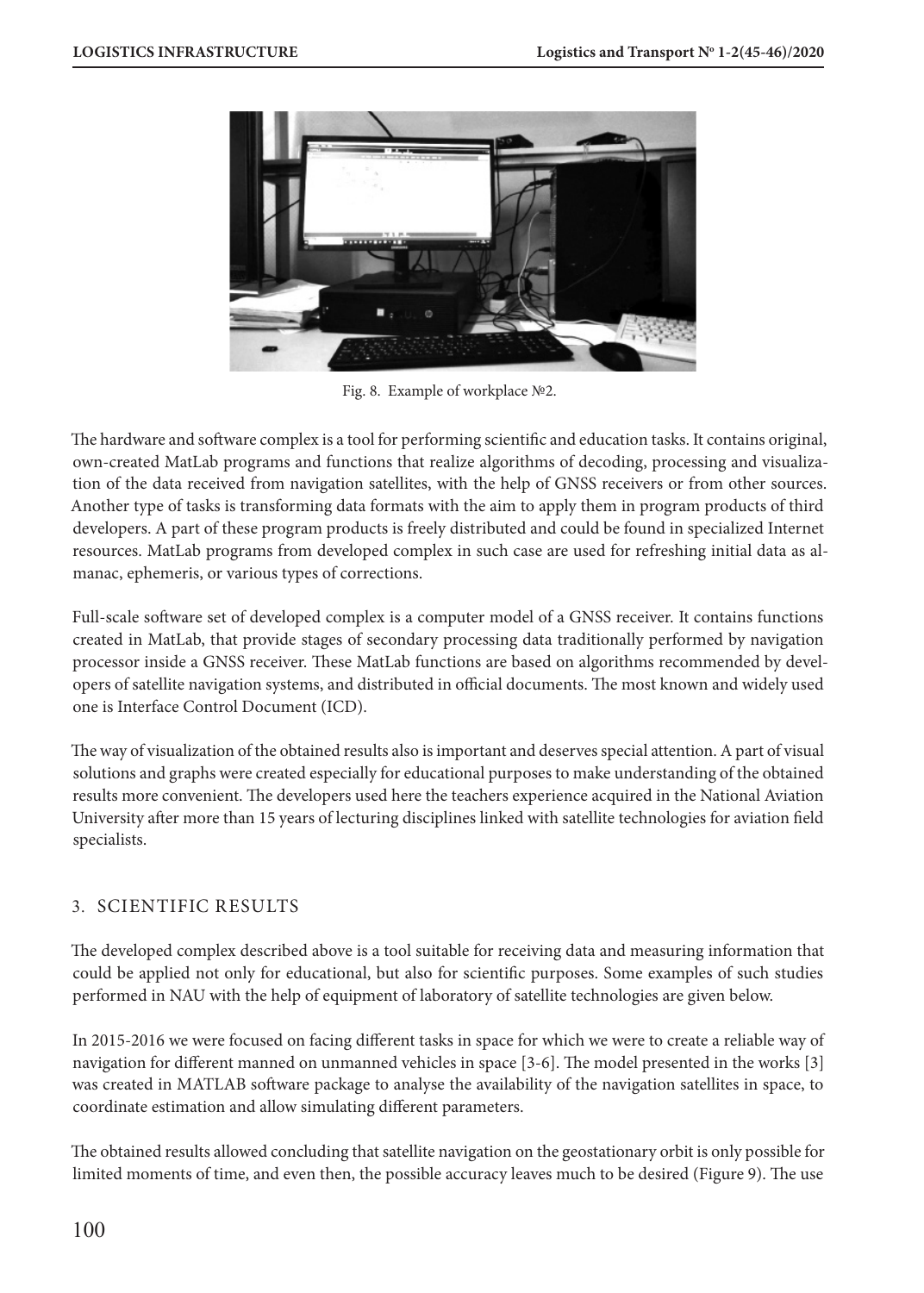of only main lobe signals gives only limited results with low accuracy and availability. To solve this it may be required to use the side-lobe signals of the off-nadir satellites, which allow to improve the geometrical setup of the satellites, and, in turn, the DOP factors. It will also solve the problem with the low availability of satellites, increasing the number of visible satellites for the user.



Fig. 9. Visualization of GNSS availability on the geostationary orbit

Later we continued studying problems of availability of GNSS signals in the near-Earth space and in work [7] estimated the possibility to use them on the medium Earth orbits. Our results indicated that it is impossible to use the satellite navigation for medium Earth orbits if only the main lobe signals are used. There has to be another source of signals for them to work. In this research, the side lobe signals are used to enhance the performance of the satellite navigation. They make it cheap and viable to employ this navigation type for the autonomous position determining in a spacecraft or the enhanced manoeuvre recovery, as satellite navigation only requires a sensitive on-board receiver.

In works [8-10] we stated that traditionally the second frequency of the dual-frequency receiver is used to increase the accuracy of positioning by mitigating the influence of the ionosphere and other atmospheric effects on the signal. The presence of the useful signal at both frequencies is usually taken for granted, and it is indeed true for the Earth service zone, as the satellite antennas were primarily designed to ensure stable and reliable navigation in this zone. There is a certain difference in the radiation pattern between L1 and L2 frequencies. This plays an important role for satellite navigation in near-Earth space. The work results provided the information about the use of the frequencies in the task of space navigation.

# 4. CONCLUSIONS

The hardware and software complex created in laboratory of satellite technologies of the National Aviation University is a combination of equipment for receiving available satellite signals and specially created software for decoding it and applying in various educational and scientific tasks. It could be applied as for getting practical skills by students who should be prepared for working with satellite receivers and sensors, also as for solving a wide variety of scientific tasks some examples of which were shown in this article.